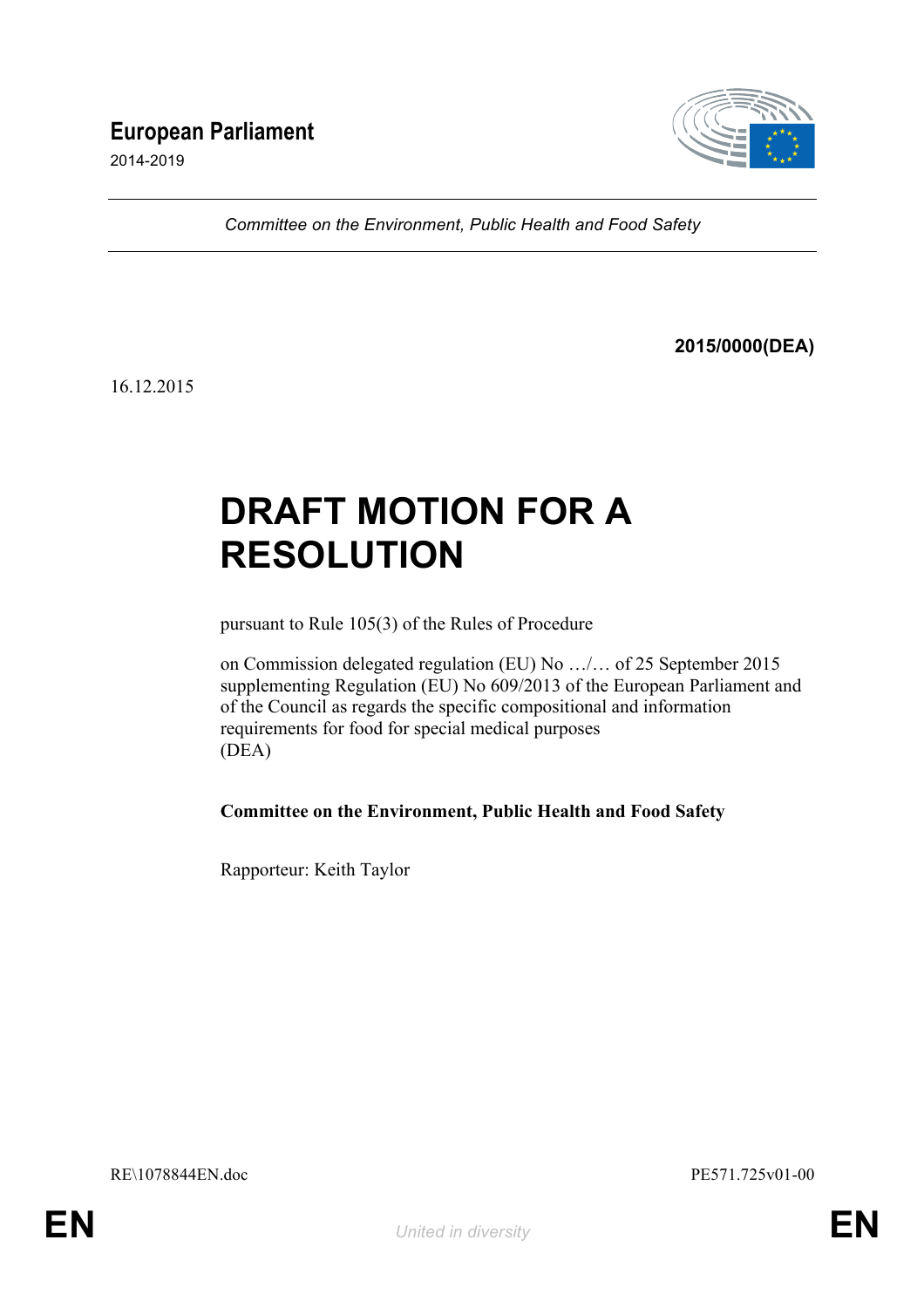#### **B8-0000/2015**

**European Parliament resolution on Commission Delegated Regulation (EU) No …/… of 25 September 2015 supplementing Regulation (EU) No 609/2013 of the European Parliament and of the Council as regards the specific compositional and information requirements for food for special medical purposes (DEA)**

#### *The European Parliament*,

- having regard to Commission delegated regulation  $(C(2015)06482)$ ;
- having regard to Article 290 of the Treaty on the Functioning of the European Union,
- having regard to Regulation (EU) No 609/2013 of the European Parliament and of the Council of 12 June 2013 on food intended for infants and young children, food for special medical purposes, and total diet replacement for weight control and repealing Council Directive 92/52/EEC, Commission Directives 96/8/EC, 1999/21/EC, 2006/125/EC and 2006/141/EC, Directive 2009/39/EC of the European Parliament and of the Council and Commission Regulations (EC) No 41/2009 and (EC) No 953/2009<sup>1</sup>, and in particular Article 11(1) thereof;
- having regard to the Scientific Opinion on the essential composition of infant and follow-on formulae of 5 August 2014, by the European Food Safety Authority<sup>2</sup>;
- having regard to the United Nations Convention on the Rights of the Child<sup>3</sup>;
- having regard to the International Code of Marketing of Breast-Milk Substitutes adopted by the World Health Assembly in  $1981<sup>4</sup>$  and the 16 subsequent relevant World Health Assembly Resolutions;
- having regard to the motion for a resolution by the Committee on the Environment, Public Health and Food Safety;
- having regard to Rule 105(3) of its Rules of Procedure;
	- A. whereas the existing lax rules on food for special medical purposes (FSMPs) have led to a growth in the market for unnecessary products containing thickeners and other ingredients labelled without the 'breastfeeding is best' statement;
	- B. whereas sick infants and children, at a vulnerable stage of growth and development, when the energy and nutrient intake per kilo bodyweight is greater, are in an even greater need of the protection of the International Code of Marketing of Breast-milk Substitutes (the 'International Code') and World Health Assembly (WHA) Resolutions than healthy babies;

<sup>&</sup>lt;sup>1</sup> OJ L 181, 29.6.2013, p. 35.<br>
http://www.efsa.europa.eu/sites/default/files/scientific\_output/files/main\_documents/3760.pdf<br>
<sup>2</sup> http://www.ohchr.org/en/professionalinterest/pages/crc.aspx<br>
<sup>4</sup> http://www.who.int/nutrit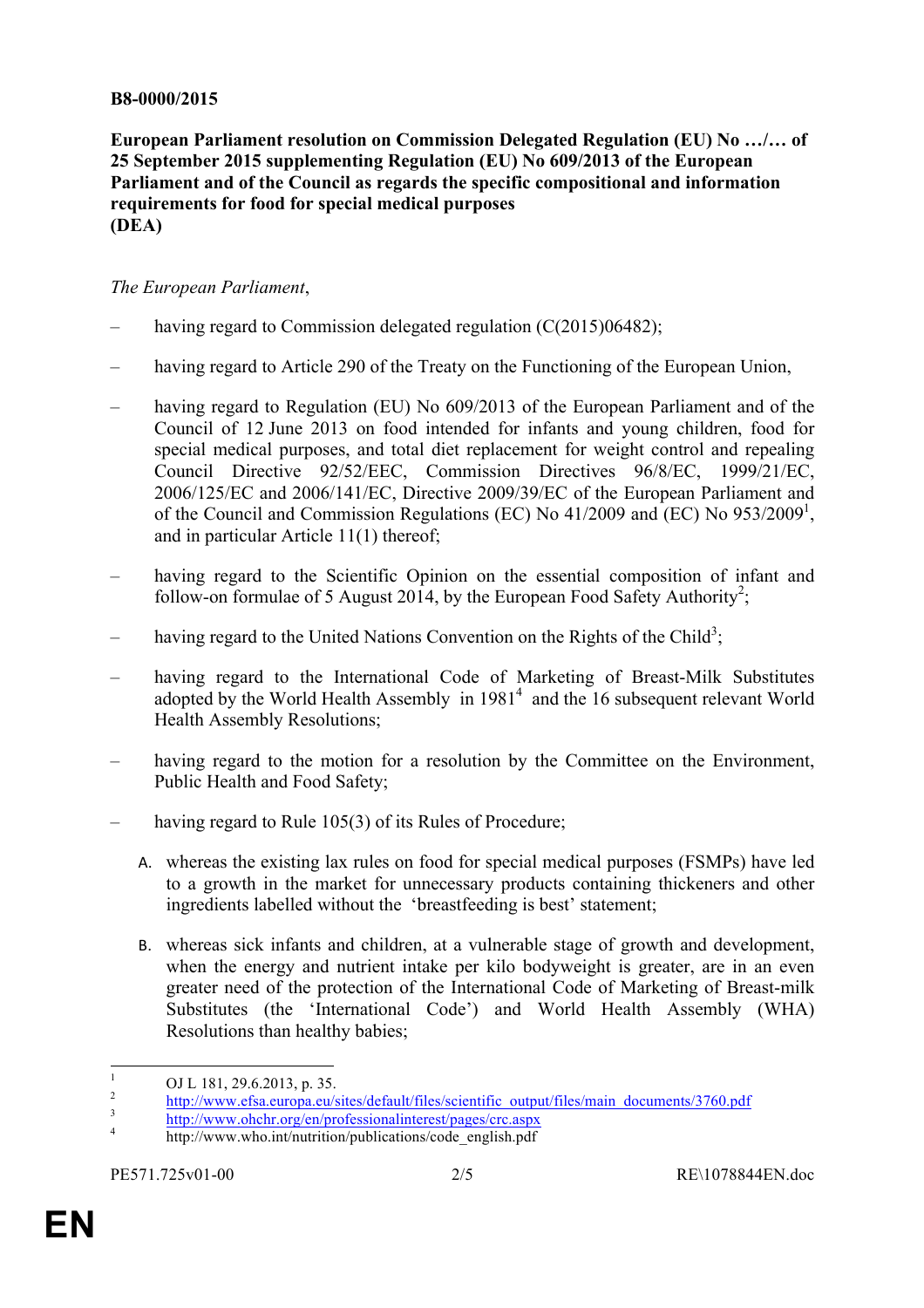- C. whereas while the ban on promotional claims for FSMP in the draft delegated regulation is welcome, it is however substantially weakened by the call in its recital 18 for 'restrictions' [on advertising, and promotional and commercial practices] to be 'similar to those applicable to infant formula and follow-on formula for healthy infants';
- D. whereas the 'restrictions' [on advertising, and promotional and commercial practices] are mentioned in Article 10 of the draft delegated regulation on infant formula and follow-on formula, but whereas in the current wording of this Article, this draft Regulation makes a distinction that is not mirrored in recital 18 of the draft delegated Regulation on FSMP between infant formula and follow-on formula by allowing "*Member States*" to" *restrict or prohibit such advertising*" on infant formula but not on follow-on formula; whereas this lack of coherence between both draft delegated regulations might lead to legal uncertainty for Member States;
- E. whereas many brand names used for FSMPs are de facto health claims leading to medicalization of common feeding occurrences;
- F. whereas Article 8(4) of the draft delegated act contradicts the International Code and allows advertising of infant formula in 'publications specialising in baby care and scientific publications';
- G. whereas publications 'specialising in baby care' are most likely to be read by pregnant women and new parents and will lead to misuse and self-diagnosis;
- H. whereas scientific and factual information about FSMPs should be restricted to scientific publications;
- I. whereas FSMP should only be used under medical supervision as they may require a risk assessment before use and therefore restrictions should be similar to those for infant formula with information about these products only permissible in scientific publications for health professionals;
- J. whereas FSMP should carry all the warnings and notices required by the International Code regarding the superiority of breastfeeding and risks of artificial feeding, alongside the necessary precautions, known side-effects, contraindications, productdrug interactions, and alongside appropriate information about the correct use of the product; whereas only where this is necessary for specific conditions should a warning that breastfeeding is contraindicated be added;
- K. whereas necessary measures must be taken to prevent misleading information to consumers;
- L. whereas total exposure to harmful chemicals should also take into account the residues of pesticides and pharmaceuticals, both contained in mineral water and the migration into water and food of chemicals contained in food contact materials;
- M. whereas the International Agency for Research on Cancer the specialized cancer agency of the World Health Organization - classified glyphosate, a broadly used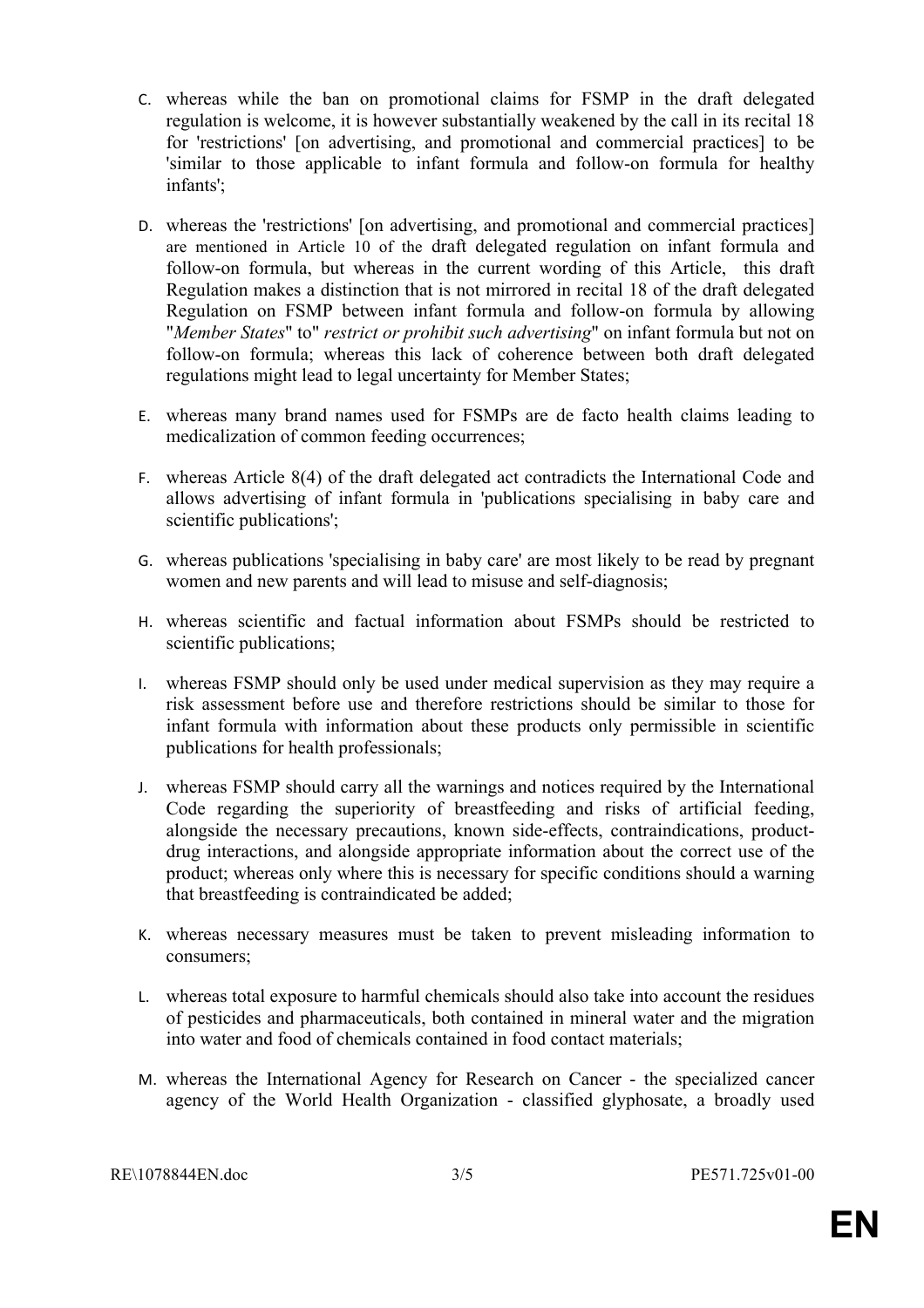herbicide, as probably carcinogenic to humans on 20 March 2015<sup>1</sup>;

- N. whereas the draft delegated regulation was prepared at a critical time when lawmaking processes are subject to intense lobbying, legal challenges from industry interests and diplomatic interventions from trading partners;
- O. whereas in addition to transparent consultations with NGOs and other stakeholders in the context of the Advisory Group on the Food Chain and Animal and Plant Health, bilateral meetings were also held with "interested" parties without any public record of those;
- 1. Objects to the Commission delegated regulation;

### **Advertising, promotion and labelling**

- 2. Considers that advertising of FSMPs should not be permitted and that information for health professionals must be restricted to scientific and factual matters;
- 3. Considers that points a to i in Article 5(1) and the statements required by the International Code, should all be preceded by the words 'IMPORTANT NOTICE';
- 4. Considers that the delegated regulation should specify that brand names that are de facto health claims should not be permitted;

# **Contaminants**

- 5. Considers that given the particular vulnerability of the endocrine system of infants and young children as well as the de facto vulnerability of people with diagnosed disease, zero tolerance for pesticides should apply as a general principle;
- 6. Considers that all derogations to the zero tolerance for pesticides principle should be explicitly listed in Annex II which should regularly be updated towards constantly stricter maximum residue levels, following new scientific evidence on the health effects of active substances and their metabolites. For instance, glyphosate should be added;

# **Transparency**

- 7. Considers that for the sake of building public trust in Union institutions and EU decision making, the list of "bilateral meetings" (including the date and participants) that the Commission held with interested parties in the process of drafting the delegated regulation should be made public;
- 8. Instructs its President to forward this resolution to the Commission and to notify it that the delegated regulation cannot enter into force;
- 9. Calls on the Commission to submit a new delegated act which takes account of Parliament's recommendations;

<sup>&</sup>lt;sup>1</sup> http://www.iarc.fr/en/media-centre/iarcnews/pdf/MonographVolume112.pdf